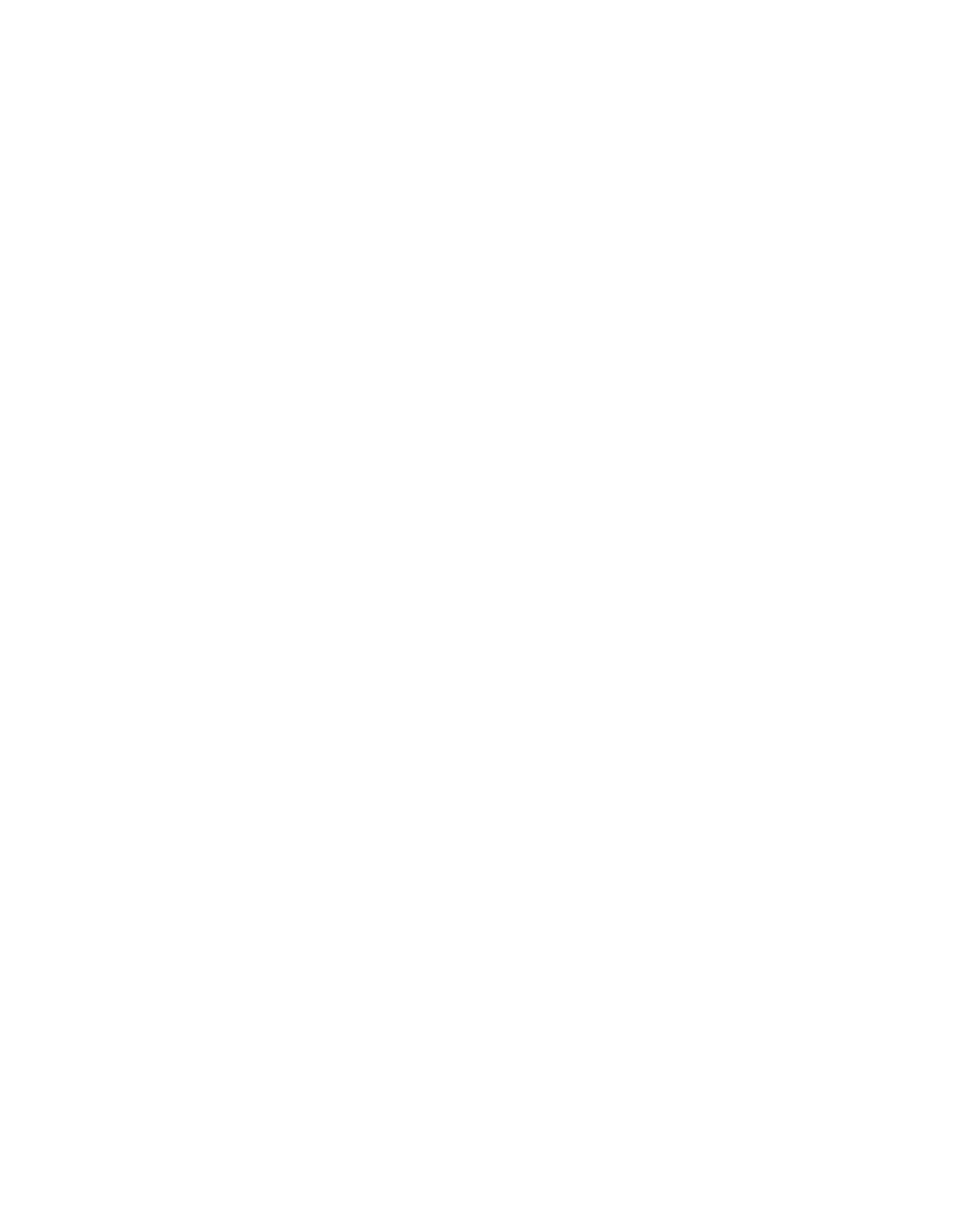## **Smith Corner Picnic Grounds Rules and Regulations**

## **Mission statement**

The Smith Corner Church Picnic Grounds has been developed for the purpose of glorifying Jesus Christ by providing an environment for various church ministries and family activities. Use of the picnic grounds will be at the discretion of the church council.

## **Rules and Regulations**

- 1. All damages must be promptly reported.
- 2. Adult (18 years or older) supervision is required at all times when someone is at the picnic grounds.
- 3. **All garbage must be bagged and taken to the dumpster after your activity.**
- 4. Decorations must be removed.
- 5. Sinks, stoves, and countertops must be wiped down.
- 6. Toilets should be flushed, and bathrooms left as found.
- 7. All lights must be out, and appliances turned off upon leaving. **Please check to make sure there is no running water in bathrooms or kitchen before leaving.**
- 8. Prior to the activity, a waiver must be signed by the person renting the picnic grounds.
- 9. No alcoholic beverages or smoking are permitted.
- 10. Extinguish all fires in the fire ring.